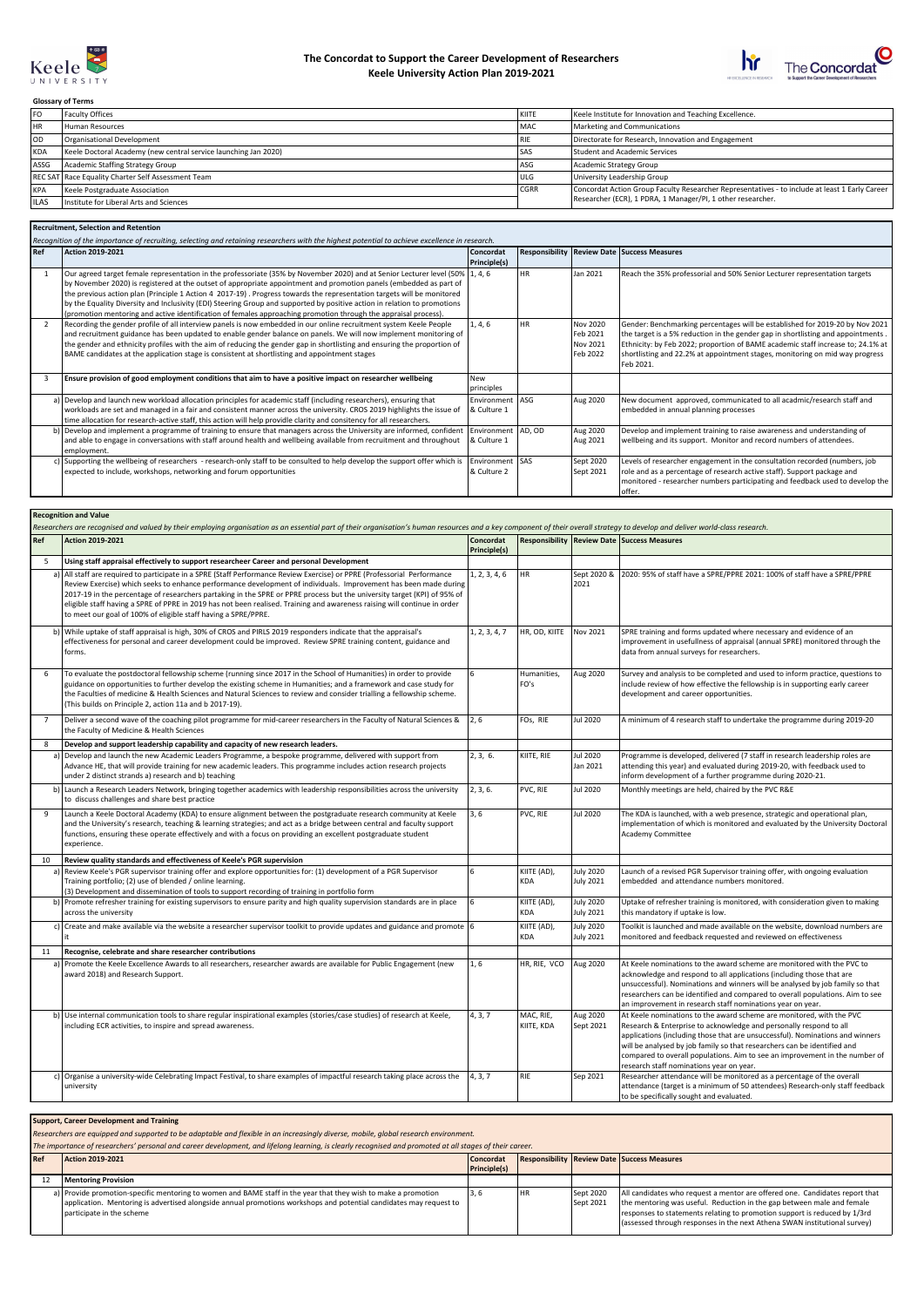|    | b) All staff, though we are targeting women and BAME staff, identified at appraisals as being within 2 years of promotion<br>to be offered a mentor. We aim to increase the number of women and BAME staff applying for promotion, ensure their<br>applications are timely and improve the success rates of both groups.                                                                          | 3, 1, 6                               | <b>HR</b>                                                                                                 | Sept 2020<br>Sept 2021               | 3 women per Faculty to be offered a mentor. 15% increase in women coming<br>forward for promotion (across all levels) by 2020. Increase success rate of<br>women and BAME staff to support institutional representation targets of: 35%<br>female professoriate by Nov 20, 50% female Senior Lecturer by Nov 20; 8.4%<br>BAME professoriate by Feb 22, 5.6% BAME Senior Lecturer by Feb 22 |
|----|---------------------------------------------------------------------------------------------------------------------------------------------------------------------------------------------------------------------------------------------------------------------------------------------------------------------------------------------------------------------------------------------------|---------------------------------------|-----------------------------------------------------------------------------------------------------------|--------------------------------------|--------------------------------------------------------------------------------------------------------------------------------------------------------------------------------------------------------------------------------------------------------------------------------------------------------------------------------------------------------------------------------------------|
|    | c) Encourage more research staff to complete the online course Introduction to Mentoring. The course was completed and $\vert$ 3,4,5<br>made available for the 2018/19 academic year, 17 participants have completed the course but none are researcher only<br>staff.                                                                                                                            |                                       | OD, AD, HR,<br><b>CGRR</b>                                                                                | <b>Jul 2020</b>                      | Increased completion numbers (all staff) and specifically participation by 10% of<br>research-only staff                                                                                                                                                                                                                                                                                   |
| 13 | $\mid$ Ensure all researchers are aware of the Research Concordat and HR Excellence in Research Award                                                                                                                                                                                                                                                                                             |                                       | All involved                                                                                              |                                      |                                                                                                                                                                                                                                                                                                                                                                                            |
|    | a) Develop and awareness campaign for all staff and PGRs and embed a briefing in appropriate events, for example the<br>PGR supervisor training programme and the University wide PGR induction and post-progression briefing.                                                                                                                                                                    | 2, 3, 5, 7, 9                         | KIITE, KDA,<br>MAC                                                                                        | <b>July 2020</b><br><b>July 2021</b> | Campaign launched and awareness training embedded in the training events<br>mentioned. Questions relating to the Concordat and HR Award awareness<br>included in appropriate event evaluations and surveys.                                                                                                                                                                                |
|    | b) Launch an awareness raising campaign for leaders, to include: (1) regular updates to Research Committee and Senate on 2, 3, 5, 7, 9<br>implementation of the Concordat Action Plan; (2) review of website information; (3) briefing to ULG; (4) briefing to<br>research leaders network                                                                                                        |                                       | RIE, KIITE<br>(AD)                                                                                        | Aug 2020<br>Aug 2021                 | (1) Annual reports to Research Committee and Senate; (2) development of new<br>and improved website materials; (3) briefings provided at ULG and Research<br>Leaders Network meetings                                                                                                                                                                                                      |
| 14 | Improve visibility of all Keele's researcher training offer across the university (central and faculty), use feedback and<br>issues impacting the sector to refresh the offer and ensure it remains up to date.                                                                                                                                                                                   | 1, 2, 3, 8                            | All involved                                                                                              | Aug 2020<br>Aug 2021                 | Report documenting changes relating to feedback and sector issues and<br>showing increased engagement with training through feedback and attendance<br>figures.                                                                                                                                                                                                                            |
| 15 | Supporting researchers' wellbeing and mental health                                                                                                                                                                                                                                                                                                                                               |                                       |                                                                                                           |                                      |                                                                                                                                                                                                                                                                                                                                                                                            |
|    | a) Through delivery of the Office for Students Start to Success Project, provide role relevant mental health training to staff<br>across the institution who directly support our students and their mental health and wellbeing needs.                                                                                                                                                           |                                       | HR & SAS                                                                                                  | Dec 2021                             | Identification of relevant staff who directly support our students mental health<br>and wellbeing. Provide sustainable, role-relevant training to identified groups of<br>staff including researchers and PGR's.                                                                                                                                                                           |
|    | b) Launch a range of face to face and online training and guidance to all-staff in relation to supporting their own mental<br>health and wellbeing. A student face to face training and support programme will also to be launched.                                                                                                                                                               | <b>NEW</b><br>Concordat<br>principles | OD, HR. KIITE                                                                                             | Sept 2021                            | Launch of University Heath and Wellbeing Strategy in January 2020 - followed by<br>the implementation of training opportunities for staff including Researchers<br>(including fixed and short-term contracts). Launch of the student programme.                                                                                                                                            |
|    | c) Keele is fortunate to have a Postgraduate Association (KPA), this association plans to launch a student led mental health<br>project to support the wellbeing of all PGR students.                                                                                                                                                                                                             |                                       | <b>KPA</b>                                                                                                | Jun 2020                             | Evidence of implementation, progress of the project, monitoring PGR<br>engagment data and feedback on effectiveness.                                                                                                                                                                                                                                                                       |
| 16 | Review opportunities to enhance existing career support and training for postgraduate research students and ECRs, with 1, 2, 3, 4, 8<br>a particular focus on:<br>(1) enterprise and entrepreneurship<br>$(2)$ access to a digital careers platform and careers advice<br>(3) finding and completing applications for fellowship programmes<br>$(4)$ provide careers events specifically for PGRs |                                       | KIITE (Careers July 2020<br>and<br>Employability<br>Team and<br>Entrepreneur<br>in Residence,<br>AD), KDA | <b>July 2021</b>                     | Include PGR recruiters in annual Career Fair. Offer at least 1 other event that is<br>researcher careers focussed a year. Monitor PGR/ECR numbers attending Career<br>events, use of the online careers platform and interactions with enterprise and<br>innovation. Number of supported applications and success rate for Fellowships<br>for 2020 and 2021                                |
| 17 | Ensuring high research standards through research governance, ethics and integrity                                                                                                                                                                                                                                                                                                                |                                       |                                                                                                           |                                      |                                                                                                                                                                                                                                                                                                                                                                                            |
|    | a) Introduce online delivery of research governance, ethics and integrity training                                                                                                                                                                                                                                                                                                                | 3, 2, 5, 6                            | <b>RIE</b>                                                                                                | Jul 2021                             | Training is online and accessible by all researchers.                                                                                                                                                                                                                                                                                                                                      |
|    | b) In ongoing support for high standards and consistency in Ethics panels (action 21 2017-19 plan) a 12 month project is<br>now underway to develop online training modules for both applicants and on-going training for panel members.                                                                                                                                                          | 3, 2, 5, 6                            | <b>RIE</b>                                                                                                | Aug 2021                             | Launch of two online modules per year, researcher participation (enrolments<br>and completions) to be monitored following launch of each module and<br>feedback evaluated.                                                                                                                                                                                                                 |
| 18 | Complete the development of online resources to support the management of a research award, that can be accessed<br>by researchers as required. (continued from P2, action 6 2017-19)                                                                                                                                                                                                             | $ 2\rangle$                           | RIE, KIITE                                                                                                | Dec 2020                             | Course available on online learning platform with ongoing monitoring of<br>researcher enrolments and completions, and evaluation of feedback from users.                                                                                                                                                                                                                                   |
| 19 | Organise an annual Research Talks Seminar Series that aims to improve researcher awareness and understanding of the 4,6<br>landscape of research within the UK, with a particular emphasis on funding, integrity and engagement                                                                                                                                                                   |                                       | RIE                                                                                                       | Jul 2021                             | Organisation of at least 5 sessions per year. Researcher registrations and<br>attendance to be monitered.                                                                                                                                                                                                                                                                                  |
| 20 | Develop a bespoke global challenges research training programme, drawing on external expertise to upskill Keele<br>researchers on development and delivery of global research projects                                                                                                                                                                                                            |                                       | RIE                                                                                                       | Jul 2020                             | Organisation of at least 3 sessions per year. Researcher attendance to be<br>monitered and feedback evaluated.                                                                                                                                                                                                                                                                             |
| 21 | Carrying out focused work with researchers to explore barriers and enablers to undertaking training and development in   NEW 3.1<br>light of the proposals set out in the new Concordat                                                                                                                                                                                                           |                                       | KIITE, RIE                                                                                                | Aug 2020,<br>Aug 2021                | Regular discussion item at Concordat Action Group, focused discussions to be<br>held with Research Leaders Network and with research staff at all levels as part<br>of faculty focus groups. Analysis of Reponses to overcome barriers and enable<br>research development.                                                                                                                 |
| 22 | Promote opportunities for placements and internships with non academic organisations                                                                                                                                                                                                                                                                                                              | 1, 2, 4, 7                            | KIITE, RIE                                                                                                | Jul 2020                             | Opportunities circulated to relevant staff, support provided for development of<br>applications, case studies developed for successful activities and used to<br>promote engagement                                                                                                                                                                                                        |
| 23 | Over 40% of CROS 2019 survey respondents declared a specific interest in attending training workshops to develop<br>knowledge and skill in Knowledge Exchange. Develop new training materials on KE.                                                                                                                                                                                              | 1, 2, 3, 8                            | KIITE, RIE,<br>PVC, CGRR                                                                                  | Aug 2020<br>Aug 2021                 | Training materials are available and accessible to all researchers.                                                                                                                                                                                                                                                                                                                        |

|     | <b>Researchers' Responsibilities</b>                                                                                                                                                                                                                                                                                       |                                         |                                   |                 |                                                                                                                                                                                                                                                                                                                                                                                                                                                                                                                                                                                                                                        |  |  |  |
|-----|----------------------------------------------------------------------------------------------------------------------------------------------------------------------------------------------------------------------------------------------------------------------------------------------------------------------------|-----------------------------------------|-----------------------------------|-----------------|----------------------------------------------------------------------------------------------------------------------------------------------------------------------------------------------------------------------------------------------------------------------------------------------------------------------------------------------------------------------------------------------------------------------------------------------------------------------------------------------------------------------------------------------------------------------------------------------------------------------------------------|--|--|--|
|     | Individual researchers share the responsibility for and need to pro-actively engage in their own personal and career development, and lifelong learning.                                                                                                                                                                   |                                         |                                   |                 |                                                                                                                                                                                                                                                                                                                                                                                                                                                                                                                                                                                                                                        |  |  |  |
| Ref | Action 2019-2021                                                                                                                                                                                                                                                                                                           | <b>Concordat</b><br><b>Principle(s)</b> | <b>Responsibility Action Date</b> |                 | <b>Success Measures</b>                                                                                                                                                                                                                                                                                                                                                                                                                                                                                                                                                                                                                |  |  |  |
| 23  | Carry out an annual in-house consultation with researchers to identify any gaps in training provision                                                                                                                                                                                                                      | 5,6                                     | KIITE, RIE, KDA Jul 2021          |                 | Report - covering launch of consultation, response level, feedback analysis and<br>consideration by the Concordat Action Group                                                                                                                                                                                                                                                                                                                                                                                                                                                                                                         |  |  |  |
| 24  | Provide opportunities for researchers to engage in cross-disciplinary discussions around research - supporting<br>advancement of knowledge and critical thinking                                                                                                                                                           | 2, 5, 6                                 | KDA, ILAS,<br>KIITE               | <b>Jul 2020</b> | Organisation of at least two events annually, monitoring researcher attendance<br>and feedback                                                                                                                                                                                                                                                                                                                                                                                                                                                                                                                                         |  |  |  |
| 25  | Appointment of an Academic Lead for Research Integrity that will foster development of initiatives that aim to support<br>researchers to disseminate research results in an honest and ethical manner and to contribute to the wider body of<br>knowledge                                                                  | 1, 2, 3                                 | PVC, RIE                          | <b>Jul 2020</b> | Appointment of Academic Lead, development and report of annual programme                                                                                                                                                                                                                                                                                                                                                                                                                                                                                                                                                               |  |  |  |
| 26  | Through the MICRA project, continue to develop Keele's training and support offer in relation to IP and<br>commercialisation.                                                                                                                                                                                              | 1, 4, 5                                 | <b>RIE</b>                        | Jul 2021        | In addition to a range of regular IP and commercialisation events and workshops<br>being run through the Smart Innovation Hub, Keele and the other MICRA<br>partners will run circa 10 events per year across the consortium aimed at<br>different aspects of the commercialisation pathway. Keele is hosting 2 events;<br>Impact through commercialisation in Q1 2020 and Commercialisation of Medical<br>Technologies in Q3 2020. Other events at partner institutions will be advertised<br>and free to attend for Keele students and staff. Numbers and job roles of those<br>attending and feedback will be monitored for impact. |  |  |  |
| 27  | Develop and launch a training programme that aims to support researchers in developing impactful partnerships with<br>industry                                                                                                                                                                                             | 1, 4, 5                                 | <b>RIE</b>                        | Oct 2021        | Development, delivery and evaluation of the programme and research staff<br>engagement (numbers attending, any outcomes that lead to further<br>development work)                                                                                                                                                                                                                                                                                                                                                                                                                                                                      |  |  |  |
| 28  | Working closely with Keele's Public Engagement Steering group and colleagues in the partnership development team,<br>to develop a formal and regular programme of training around public engagement and impact, to include sessions for<br>researchers and PGRs on understanding PER and impact activities and evaluation. | 2, 3, 5                                 | <b>RIE</b>                        | Oct 2021        | Organisation of training sessions for academics on public engagement and<br>impact; improved web resources related to public engagement and impact;<br>regular review of activities carried out through the Public Engagement Network<br>and researcher and PGR participantion numbers.                                                                                                                                                                                                                                                                                                                                                |  |  |  |
| 29  | Develop and make available individual academic profiles for each researcher, bringing together information on research  3, 5<br>outputs, impact and funding                                                                                                                                                                |                                         | <b>RIE</b>                        | Jul 2021        | Individual research staff profiles are available to all researchers<br>Snapshots to be available early 2020 (pdf/Word formats)                                                                                                                                                                                                                                                                                                                                                                                                                                                                                                         |  |  |  |

|            | <b>Equality and Diversity</b>                                                                                                                                                                                                                                                                                                   |                           |                |                       |                                                                                                                                                                                                                                                                                                                                   |  |
|------------|---------------------------------------------------------------------------------------------------------------------------------------------------------------------------------------------------------------------------------------------------------------------------------------------------------------------------------|---------------------------|----------------|-----------------------|-----------------------------------------------------------------------------------------------------------------------------------------------------------------------------------------------------------------------------------------------------------------------------------------------------------------------------------|--|
|            | Diversity and equality must be promoted in all aspects of the recruitment and career management of researchers.                                                                                                                                                                                                                 |                           |                |                       |                                                                                                                                                                                                                                                                                                                                   |  |
| <b>Ref</b> | Action 2019-2021                                                                                                                                                                                                                                                                                                                | Concordat<br>Principle(s) |                |                       | <b>Responsibility   Review Date   Success Measures</b>                                                                                                                                                                                                                                                                            |  |
| 30         | Continue to use the Athena SWAN charter to progress gender equality across the institution.                                                                                                                                                                                                                                     |                           |                | Jan 2021<br>Nov 2021  | All schools working holding an award, currently 13 out of 14 hold an award.<br>Application made for Institutional Silver award in November 2021.                                                                                                                                                                                  |  |
| 31         | Delivery of the Race Equality Charter (REC) actions relating to early career researchers: (1) Develop Faculty Based early<br>career workshops; (2) evaluate and extend Postdoctoral scheme (see action 10); (c) explore uptake of career<br>development support by ethnicity by defining research only roles in next REC survey | 6                         | <b>REC SAT</b> | Sept 2021             | a) positive feedback on workshop with 20% BAME attendees, longer term<br>contributes to meeting the BAME Senior Lecturer representation target. b) see<br>action 10 and undertake analysis of participate by ethnicity. c) Survey is<br>undertaken, results analysed by job role and actions formulated to respond to<br>feedback |  |
| 32         | Continue work to increase the University's ranking in the Stonewall Workplace Equality Index. Promote newly<br>introduced LGBTI Role Models and Allies and develop a network to actively engage staff and students with LGBTI events.                                                                                           |                           |                | May 2020,<br>May 2021 | 2020 ranking exceeds 2019 (273/445). Allies and role models participate in<br>events held to visibly mark LGBT history month.                                                                                                                                                                                                     |  |